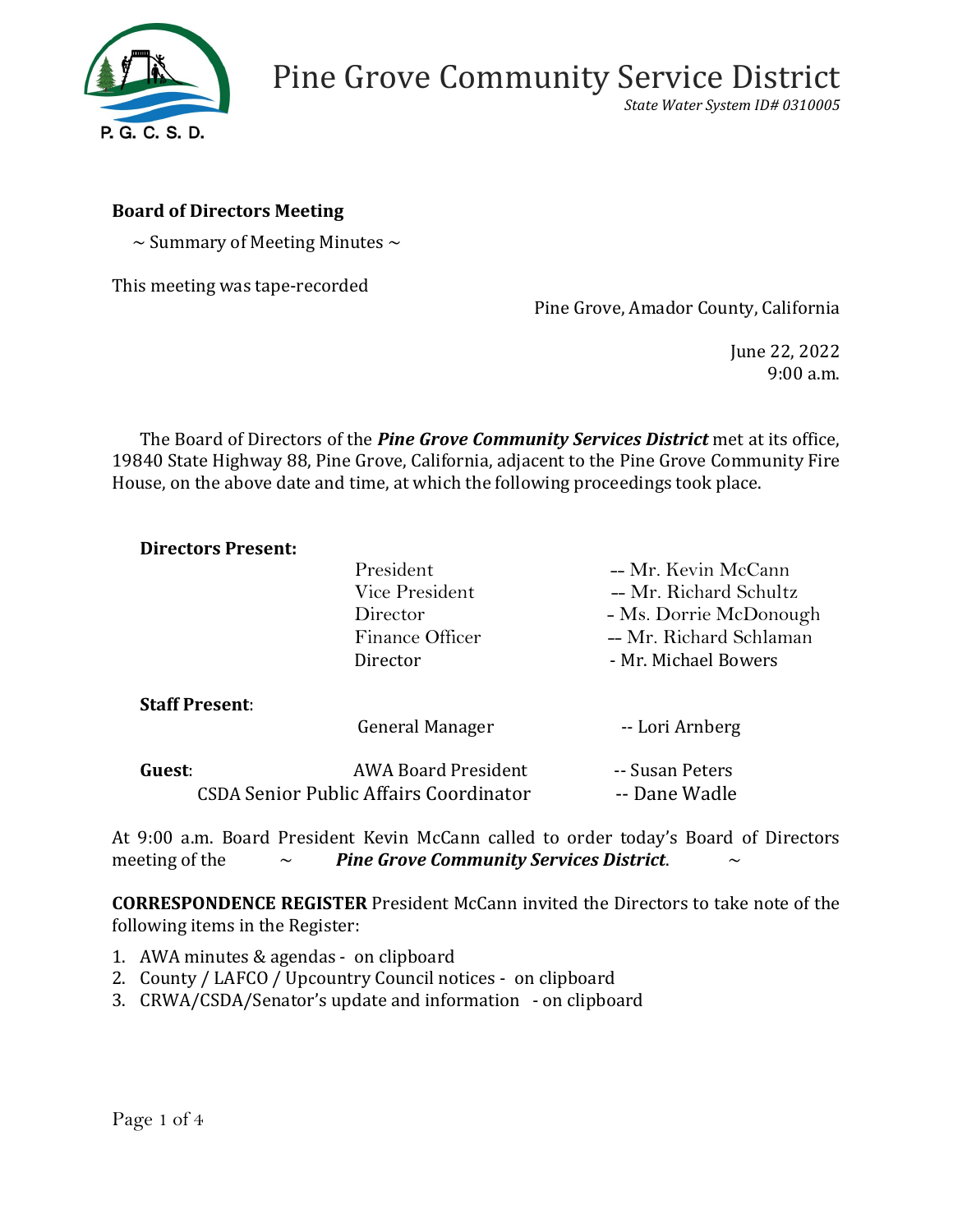

*State Water System ID# 0310005*

# **1) Updates from AWA and CSDA**

- Susan Peters gave an update on grant efforts. AWA has contracted with two grant writing consultants and have offered for our District to give a list of priorities to add to their research. If a good match is found we would contract separately with the consultants to assist in writing the grants.
- Susan shared that the funding for the HWY 88 Improvement project has been transferred to the County and that AWA is opposed to having to pay for moving infrastructure for this project.
- Dane Wadle gave an update on current activities related to the State budget, including advocacy to extend the period included in Covid relief funds for customers who were unable to pay bills due to Covid-19 impacts. CSDA is working to secure commitment of funds for fire suppression infrastructure through Federal funds.

# **2) STAFF REPORTS**

### **General Manager's Report –**

Mtg minutes 5/25/2022 were reviewed by the Board.

MOTION was called for by Bd. President McCann Director Schlaman moved, Director Bowers seconded, and with Aye votes by Directors McCann, McDonough, Schlaman, Bowers and Schultz the Board offered approval to accept the meeting minutes from 5/25/22.

• Mtg Minutes for 218 Public Meeting on 5/11/22 were reviewed by the Board

**MOTION** was called for by Bd. President McCann Director Bowers moved, Director Schlaman seconded, and with Aye votes by Directors McCann, McDonough, Schlaman, Bowers and Schultz the Board offered approval to accept the meeting minutes from 5/11/2022.

- Leak Detection is scheduled for July 18th and will require significant work in advance.
- Audit Scheduled for August  $19<sup>th</sup>$  with a cost of \$6,800.00

# **Water Operator's Report – Please see written report**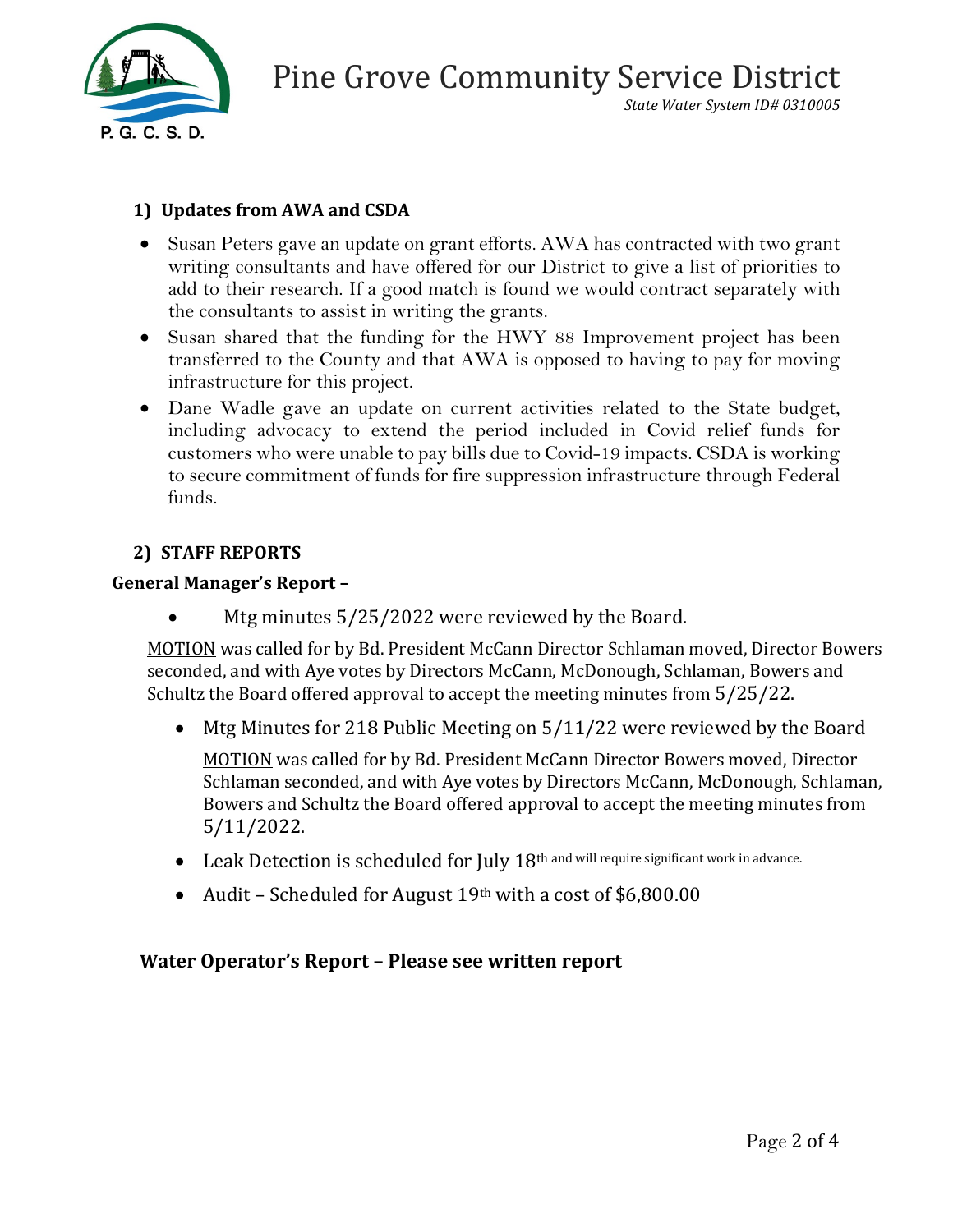

*State Water System ID# 0310005*

- **3) OLD BUSINESS** ~ items to Review for Discussion and Possible Action
	- Directors were asked to send Lori their choices for logo shirts

## **4) NEW BUSINESS ITEMS** –

• New Employee – George Barnes will be joining the District team as a Water Operator on 6/16/22.

## **4) COMMITTEE REPORTS -**

## *Water Committee* **- Vice President Schultz and Director Bowers** ~

- **Lead Abatement and Water Conservation (LAWC Grant) –** No Updates
- **Water Analysis**  No updates
- 5) **Personnel & Safety Committee** Director McDonough and President McCann No Updates
- 6) **Park Committee** President McCann and Director McDonough
	- Tables and Barbecues are still delayed
	- New Signs are here and will be posted today Event – participating service agencies recommend that we consider holding an event in the park annually. Lori is working with the PG Improvement Club to see if we can plan something jointly.
- 7) Governmental Affairs Committee Director Schlaman –

# 8) Resolution 2022-07 - TO OPPOSE INITIATIVE 21-0042A1

Dane Wadle reviewed the initiative and the impacts that it would have on Special Districts. Director Schlaman outlined the specific areas of concern and why he felt the District should oppose it.

MOTION was called for by Bd. President McCann Director Schlaman moved, Director McDonough seconded, and with Aye votes by Directors McCann, McDonough, Schlaman, Bowers and Schultz the Board offered approval to sign resolution 2022-07 opposing initiative 21-0042A1.